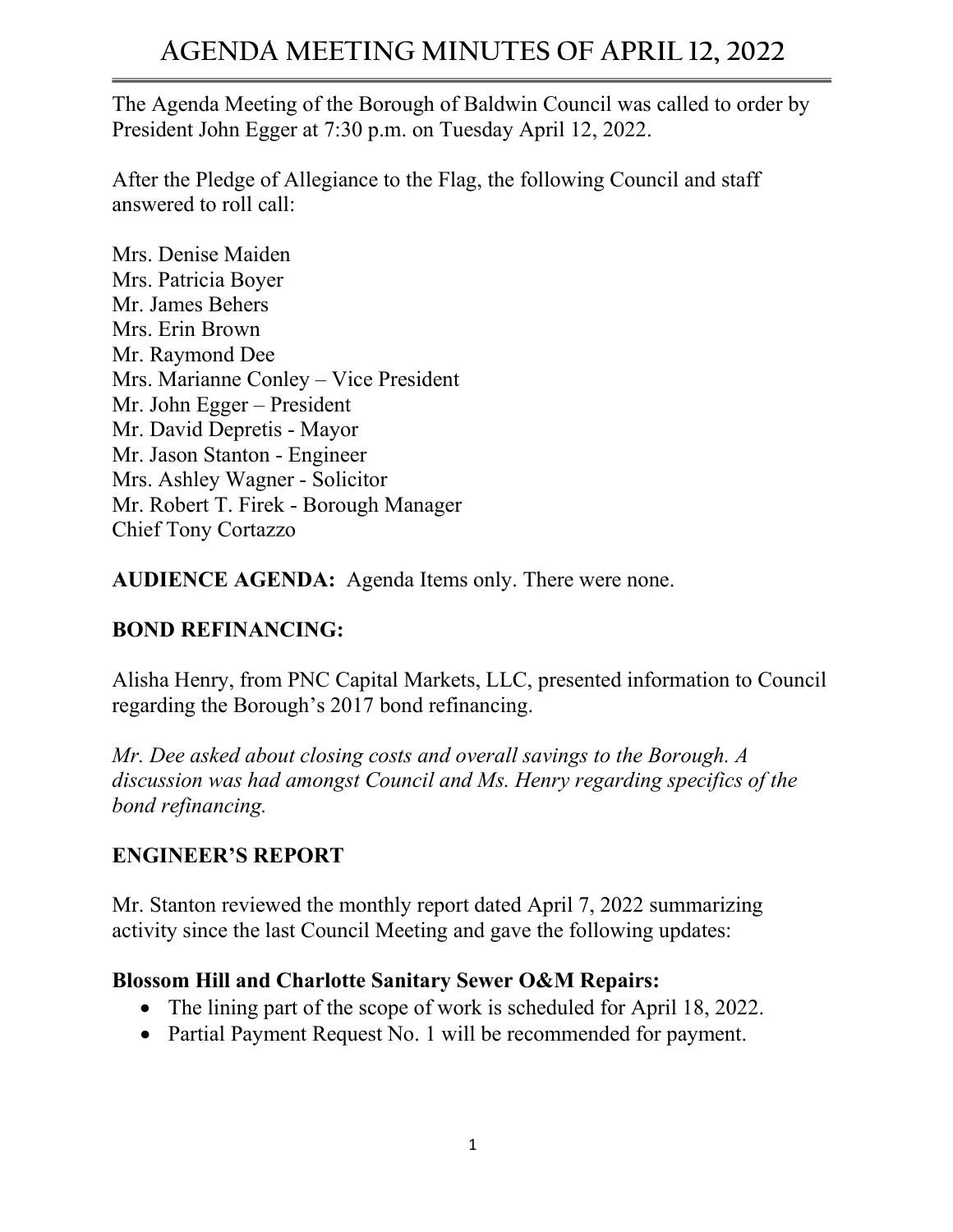## **Streets Run/Glass Run Multi Municipal Project:**

• Two right of ways and a stream crossing permit are needed before the project can be out for bid.

# **Pollution Reduction Plan (PRP) MS4 Activity:**

- Permits were submitted on April 6, 2022 for the Cemetery Stream Restoration/Realignment.
- Preconstruction meeting was held April 11, 2022.

# **2022 Road Improvement Project:**

• The opening due date for bids is May 3, 2022.

# **Municipal Building Improvements:**

• LSSE has recommended Partial Payment No. 1 in the amount of \$2,700 to Allegheny City Electric.

# **CDBG Year 47 Demolition Contract:**

- The winning bid was Nate Brown Demolition, LLC in the amount of \$37,473.96. The budgeted funds (a combination of a CD and monies set aside from the Code Office) are \$35,887.00, which leaves a deficit of \$1,586.96. Due to a resignation in the Code Office, there will be extra monies available in the budget to award this project.
- There will be an item on the April 19, 2022 agenda for Council to make a recommendation to SHACOG to move forward.

## **Coen Convenience Store:**

• The highway occupancy permit and sewage planning module are advancing.

## **Crossroad Towers Phase I:**

• The National Pollutant Discharge Elimination System (NPDES) Permit has been closed, so a recommendation has come from LSSE to release the remaining \$10,000 that was being held by the Borough.

# **Recap of April 11, 2022 Planning Meeting:**

- Discussed Rt. 51 Streetscape Enhancement Overlay District
- Discussed Hays Woods Lot Plan on Becks Run Rd.

# **SOLICITOR'S REPORT**

Mrs. Wagner and Council discussed the possibility of posting future ordinances on the Borough website and what guidelines could be followed.

She also discussed:

- The details of a recent Municipal Lien Judgement.
- The Community Day fireworks agreement, which has been finalized.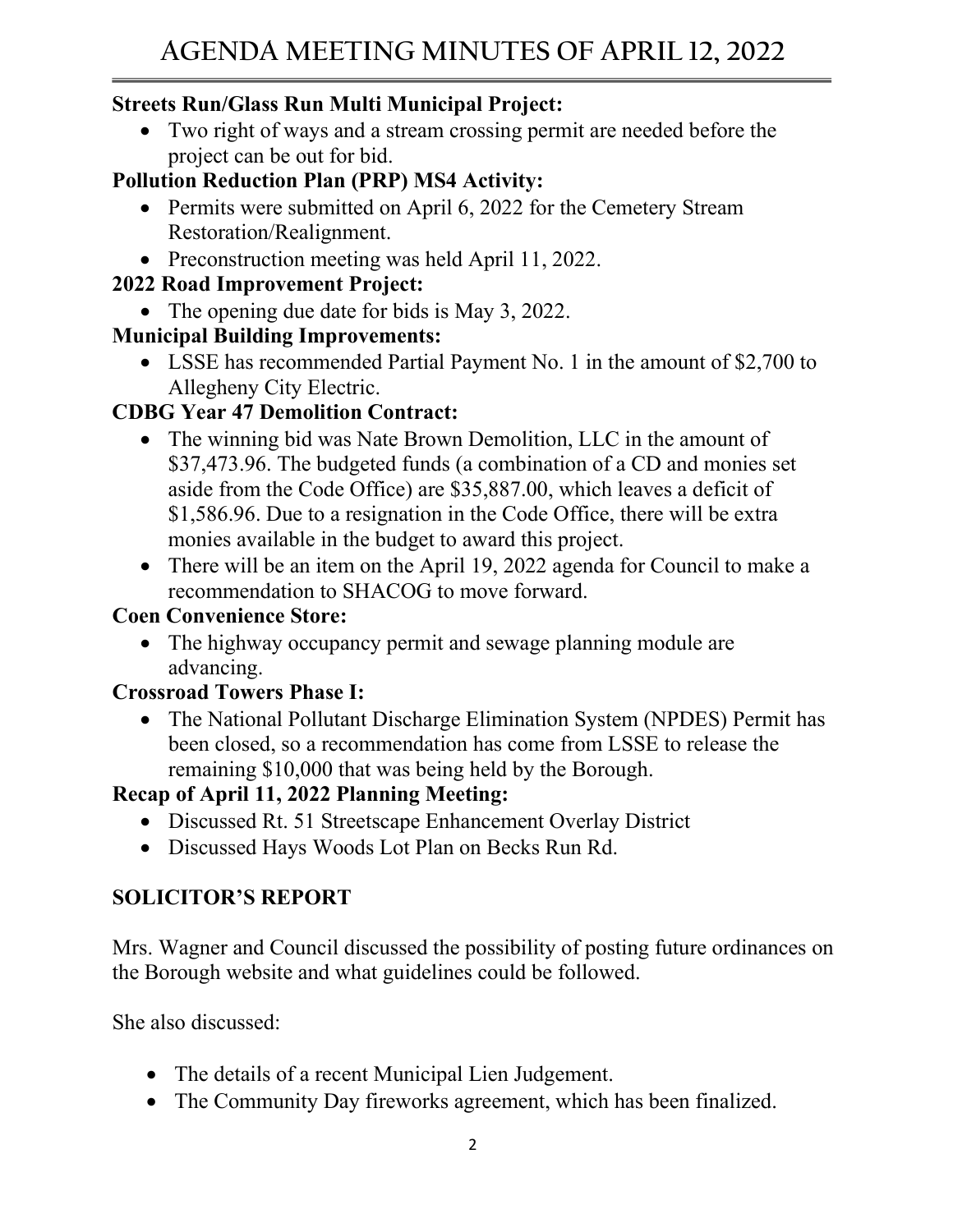• The request for a liquor license transfer to the Borough for a restaurant that is moving to a new location on Clairton Blvd.

*Mrs. Maiden commented that most working people cannot make it to the Borough Building during business hours. She feels that posting ordinances online, especially ones that directly impact local businesses, would be beneficial. Mr. Dee agreed.*

## **MAYOR'S REPORT**

Mayor Depretis will give his monthly report next week.

Chief Cortazzo updated council on the following items:

- The hiring process for a new police officer is still ongoing
- An internet safety class will be held May  $19<sup>th</sup>$  at N. Zion Lutheran Church
- The FBI LEEDA Trilogy Award was given to Deputy Chief Hagan, Sgt. Falcione and Sgt. Jones after completion of three classes over a sevenmonth period.

## **ADMINISTRATION**

Mr. Firek submitted his monthly written report to Council for review and gave the following updates:

#### **Sanitary Sewer Sale**

• PFM provided a draft Request for Qualifications (RFQ) for potential bidders on the sanitary sewer system. If Council agrees, the RFQ will be released on April 15, 2022.

## **South Hills Cooperative Animal Control (SHCAC) Kennel:**

• The Whitehall location for a new kennel is no longer an option. A Baldwin location is being considered.

## **Pool Admission/Fee Schedule Change:**

- The pool admission cost for resident senior citizens was reduced.
- Changes were made to the fee schedule to update the fee for a liquor license transfer within the Borough. A resolution will be on the agenda next week for consideration.

## **Municipal Emergency Operations Plan (EOP):**

• Joe Cambest, the Borough's Emergency Management Coordinator, is working on the Borough's Emergency Plan with Allegheny County and will provide back to Council to pass via Resolution.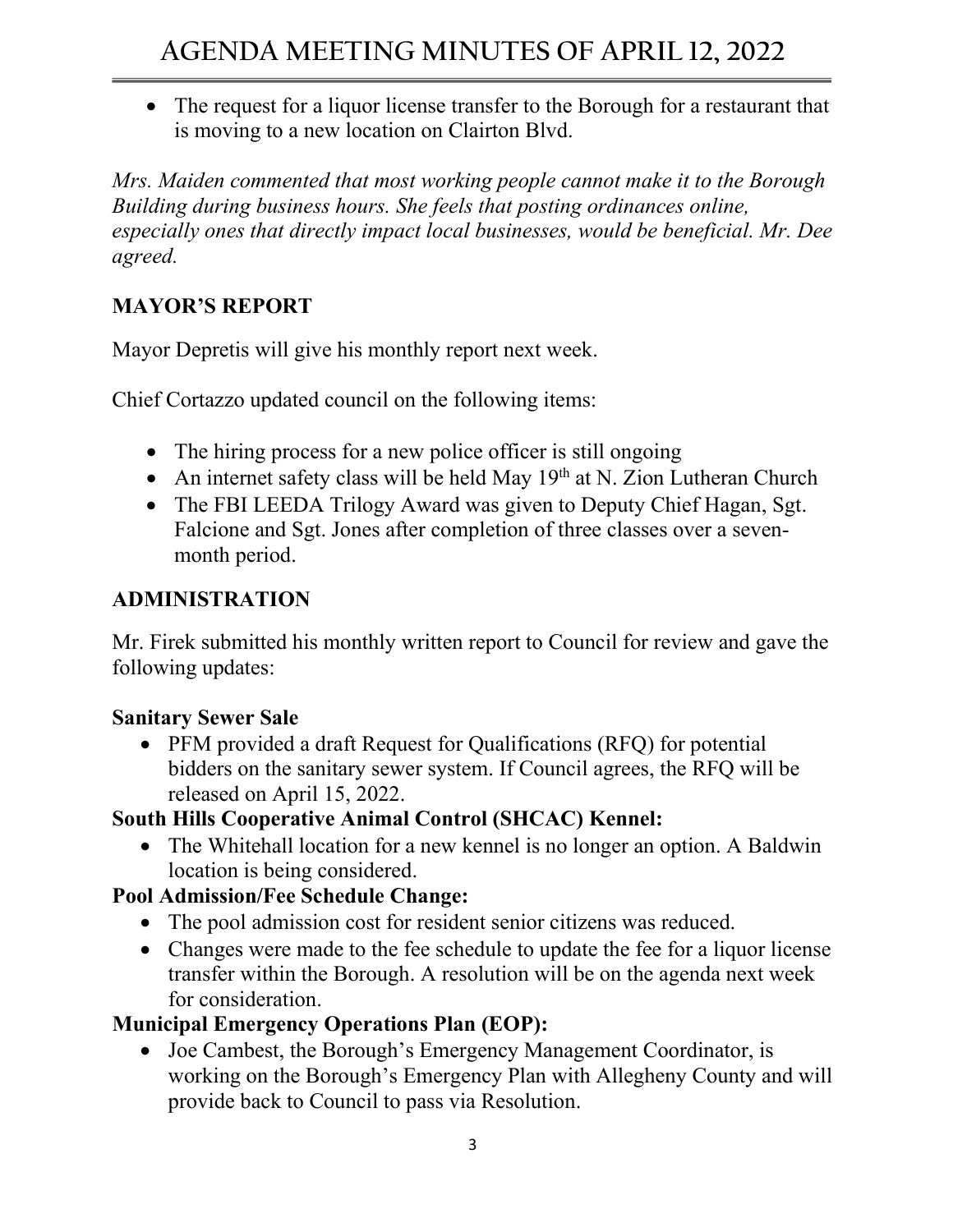## **Updated Salary Resolution 2022-04-11:**

• Josh Smith, Zoning and Code Official, was given a new title and salary increase which will need to be approved by Council at next week's meeting. The resolution will also remove the position and salary previously held by the former Code Officer, who resigned last month.

#### **Streetlights:**

• Duquesne Light has begun replacing the streetlights with LED lighting as the old bulbs burn out.

*A discussion was had amongst Council about how best to handle residents who may call with complaints about the new lights since they are brighter.* 

# **FINANCE**

Mrs. Maiden provided her monthly financial report.

She also spoke about a program that she learned of at the ALOM Spring Conference in which the Borough can obtain the temporary services of an intern, through Slippery Rock University, who would serve as a social services coordinator. The intern would assist the Police Department with high-risk calls. The cost to the Borough would be the expense of a jacket, vest, business cards and use of a Borough phone.

*Chief Cortazzo added that the Police department has been in need of a social service worker to assist with volatile calls, so he is in full support of this program. He would eventually like to hire someone for this position full time. He does have a few concerns about the service being offered only temporarily, but overall feels this would be a very necessary addition to the Police force.*

Mrs. Maiden also mentioned that the Library is selling commemorative bricks at the discounted cost of \$125 per brick.

## **PUBLIC WORKS**

Mr. Dee will give his report next week.

## **MUNICIPAL SERVICES MANAGER REPORT**

Mr. Lubin provided a few updates to Council: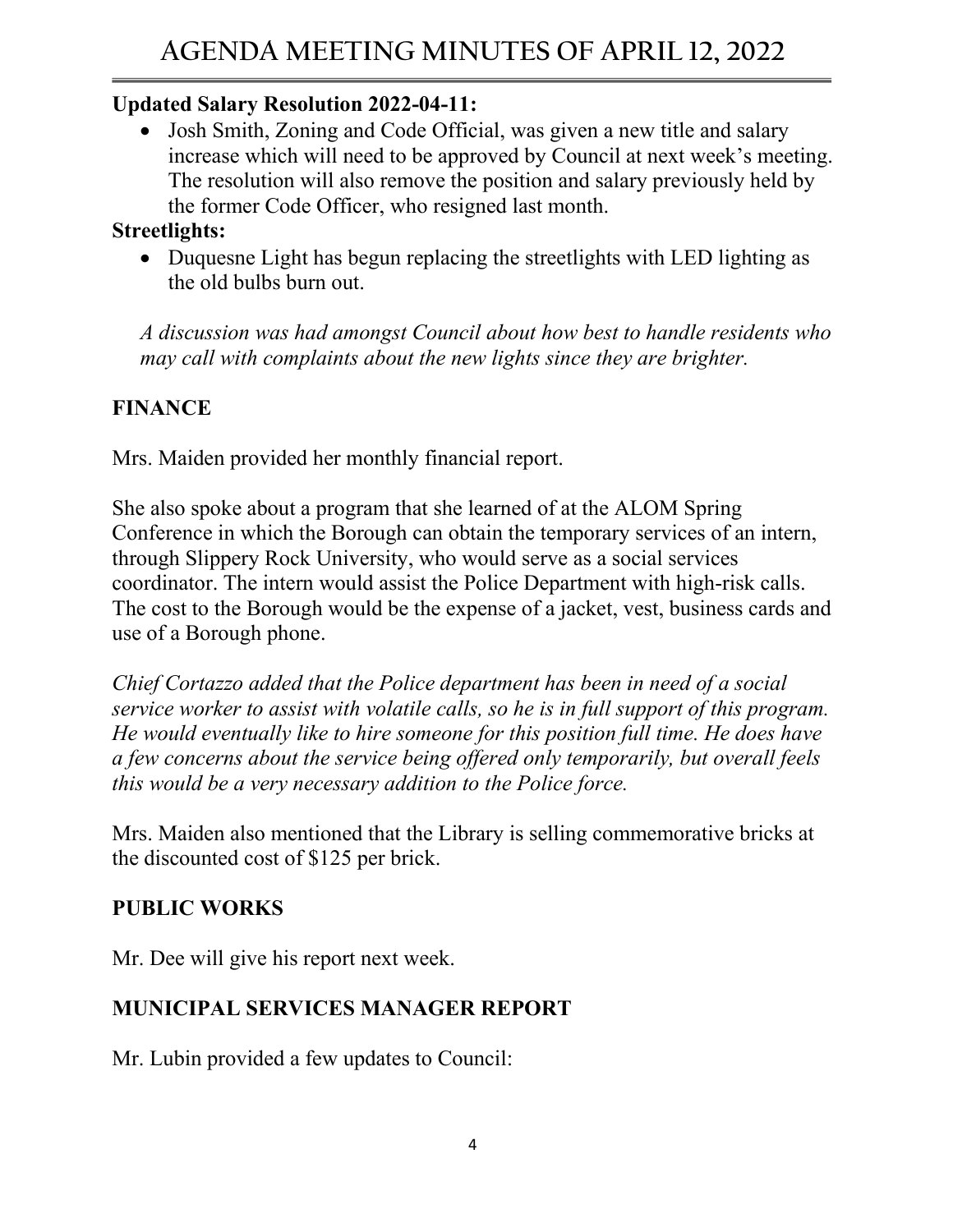- Elm Leaf Park project may be completed by the end of April, weather permitting
- The Hazelhurst emergency sanitary sewer repair pay requests will be presented to Council soon. The repair is complete.
- Utility work is escalating in the Borough. Leona and Norma Dr. were removed from this year's paving list as it will now be paved by the gas company after they complete their line repair.

#### **PARKS AND RECREATION**

Mrs. Boyer will provide her report next week.

#### **ZONING AND PLANNING**

Mrs. Brown Provided the Following Update:

- The Planning Commission Meeting was held April 11, 2022. There was positive discussion with local business owners regarding the Rt. 51 Streetscape Overlay.
- The Zoning Hearing Board Meeting to be held April 21, 2022 has been cancelled as there are no items on the agenda

#### **PUBLIC SAFETY**

Mr. Behers provided his report:

|                   | Calls: | <i>Average Response Time:</i> |
|-------------------|--------|-------------------------------|
| <b>BEMS</b>       | 232    | 7.4 minutes                   |
| Option VFD        | 20     | 8.25 minutes                  |
| South Baldwin VFD | 13     | 6.5 minutes                   |

## **PERSONNEL**

**M-1** *Mrs. Conley made a motion to add a Social Services Coordinator Intern Through Slippery Rock University; second by Mrs. Maiden. Upon vote, the motion passed unanimously.*

Mrs. Conley had nothing further to report.

#### **NEW BUSINESS**

Mr. Egger asked Council to consider upgrading the soccer fields at Colewood Park and provided an estimate for replacing the grass on the fields with turf. He also suggested building an amphitheater in the park.